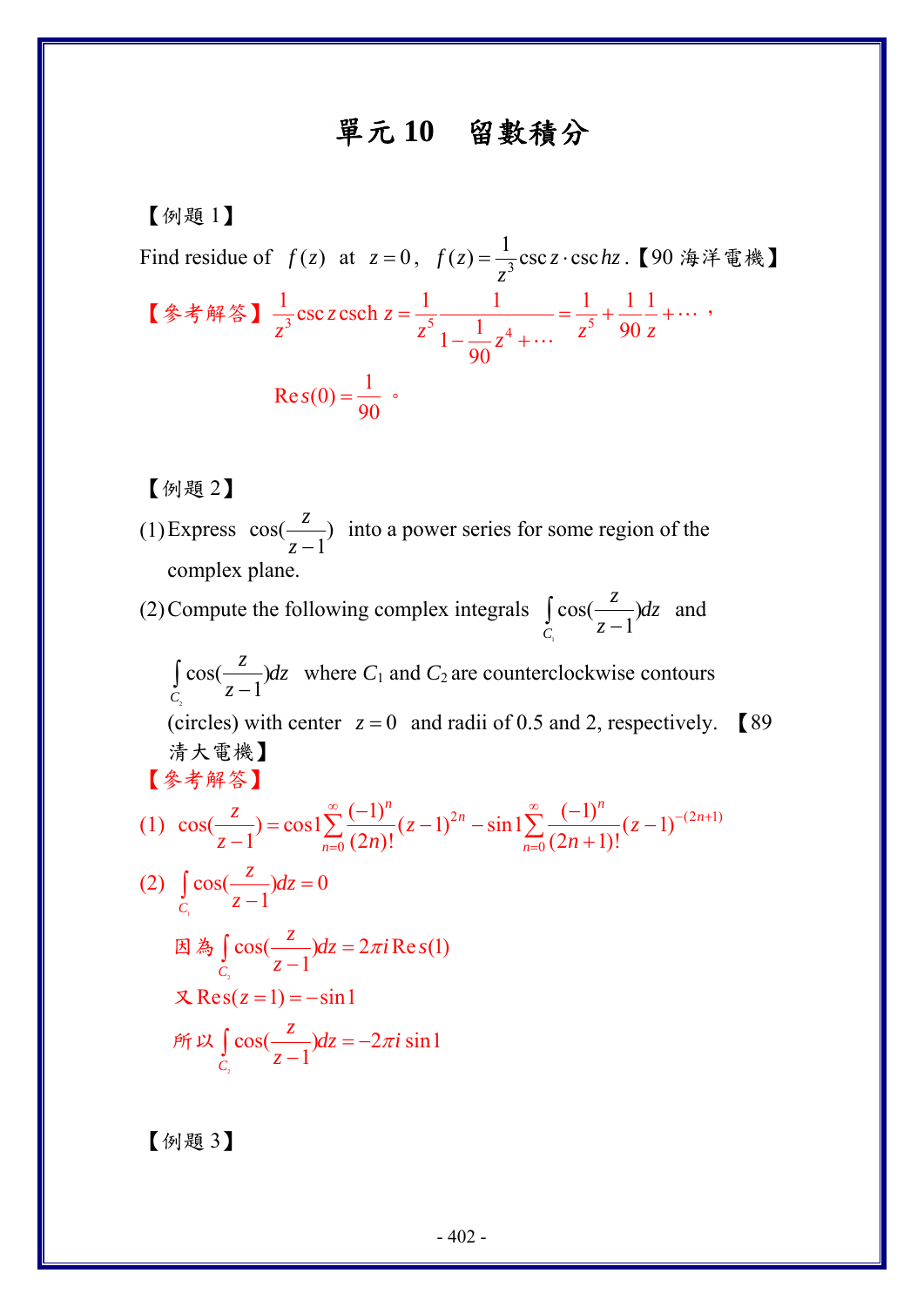Evaluate  $\oint_C z^6 \sin \frac{1}{z} dz$ , where *C* is the circle  $|z|=1$  described in the positive direction.【91 中央機械】

【參考解答】 Res(0) = --<mark>7, z=0為本性奇點。</mark>

【例題 4】 Compute  $\oint_{\Gamma} f(z) dz$ , where  $f(z) = (2jz - \sin z)/(z^3 + z)$  and  $\Gamma$  is a closed path that enclosed 0, *i*, and –*i*.【91 台科電子】 【參考解答】  $f(z)dz = \oint_{\Gamma} \frac{2jz - \sin z}{z(z^2 + 1)} dz = 2\pi i[\text{Re } s(0) + \text{Re } s(i) + \text{Re } s(-i)]$  $\oint_{\Gamma} f(z) dz = \oint_{\Gamma} \frac{2 jz - \sin z}{z(z^2 + 1)} dz = 2\pi i [\text{Re}\,s(0) + \text{Re}\,s(i) + \text{Re}\,s(-i)]$  $\oint_{\Gamma} f(z) dz = \oint_{\Gamma} \frac{2 \jmath z}{z (z^2 + z^2)}$ Res(0) = 0, Res(i) =  $\frac{1}{2}$ (2 + sin i), Res(-i) =  $-\frac{1}{2}$ (2 + sin i)  $= 0$ , Res(*i*) =  $\frac{1}{2}(2 + \sin i)$ , Res(-*i*) =  $-\frac{1}{2}(2 + \sin i)$ 

## 【例題 5】

Evaluate  $\oint_C 1/(1 + z^2) dz$  if *C* is any piecewise-smooth simple closed curve in the complex plane. Consider all possible cases, which do not pass through *i* or –*i*.【91 台科電機、91 中興土木】

\n
$$
\left[ \hat{\mathcal{F}} \cdot \hat{\mathcal{F}} \right] \cdot \hat{\mathcal{F}} \cdot i \cdot \hat{\mathcal{F}} \cdot C \cdot \hat{\mathcal{F}} \cdot \frac{1}{z^2 + 1} dz = 0
$$
\n

\n\n $\therefore \quad \hat{\mathcal{F}} \cdot i \cdot \hat{\mathcal{F}} \cdot C \cdot \hat{\mathcal{F}} \cdot \frac{1}{z^2 + 1} dz = -\pi$ \n

\n\n $\therefore \quad \hat{\mathcal{F}} \cdot i \cdot \hat{\mathcal{F}} \cdot C \cdot \hat{\mathcal{F}} \cdot \frac{1}{z^2 + 1} dz = \pi$ \n

\n\n $\therefore \quad \hat{\mathcal{F}} \cdot i \cdot \hat{\mathcal{F}} \cdot C \cdot \hat{\mathcal{F}} \cdot \frac{1}{z^2 + 1} dz = 0$ \n

【例題 6】

若 C 代表複平面上的圓 |z| = 4, 請計算 $\oint_C \frac{az}{e^z-e^{-z}} = ?$ *dz*  $\oint_C \frac{az}{e^z - e^{-z}} = ?$  【91 中央土木】 【参考解答】 $\oint_C \frac{1}{e^z - e^{-z}} dz = -2\pi i$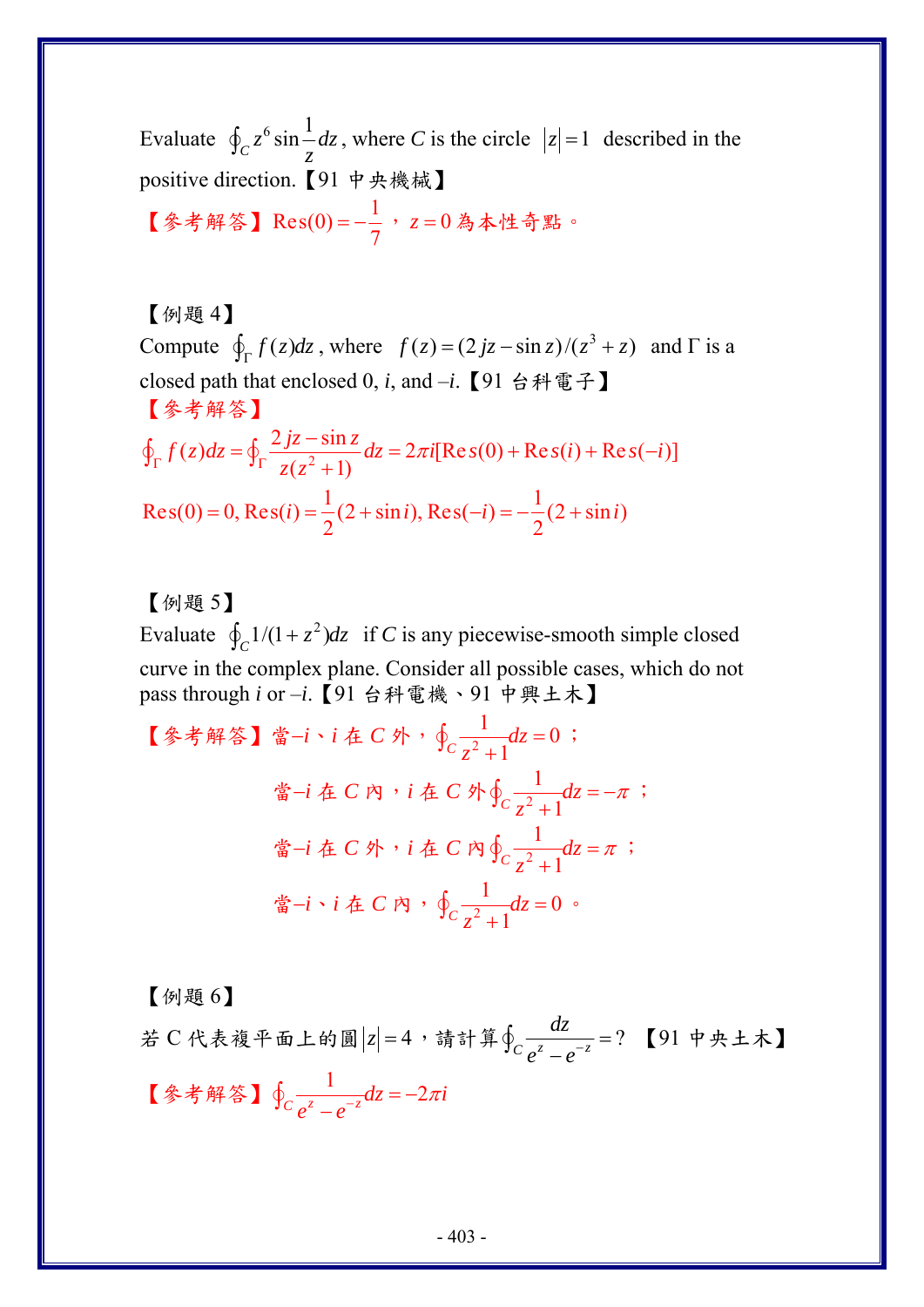[例是 7]  
\nEvaluate ⑤<sub>c</sub> 
$$
\frac{1}{z}dz
$$
, where *C* is any simple closed contour in the z-plane.  
\n[91 洴大動機]  
\n[多者解等] 営原駅 z=0 在封開曲線 C外: $⑤c\frac{1}{z}dz=0$   
\n $\dot{a}_{\bar{R}}\mathbb{R}z=0$ 在封開曲線 C内: $④c\frac{1}{z}dz=2\pi i$   
\n $\dot{a}_{\bar{R}}\mathbb{R}z=0$ 在封開曲線 C内: $②c\frac{1}{z}dz=2\pi i$   
\n $\dot{a}_{\bar{R}}\mathbb{R}z\dot{a}_{\bar{R}}\dot{b}_{\bar{R}}\dot{c}_{\bar{R}}=0$ 

【例題 8】 Integrate a complex function  $f(z)$  around *C*, where  $f(z) = \frac{(1+z)\sin z}{(2z-1)^2}$ ,  $C: |z-i|=2$ = $\frac{(1+z)\sin z}{(2z-1)^2}$ , C : |z − i| = 2.【90 朝陽資訊】 【参考解答】 $\oint_C \frac{(1+z)\sin z}{(2z-1)^2} dz = \frac{\pi i}{2} [\sin \frac{1}{2} + \frac{3}{2}\cos \frac{1}{2}]$ *z*  $+ z \sin z$ ,  $\pi$  $\oint_C \frac{(1+z)\sin z}{(2z-1)^2} dz = \frac{\pi i}{2} [\sin \frac{1}{2} +$ 

【例題 9】

Find the value of the integral 2  $3 \tcdot 2z^2$  $(3z+2)$  $C_2z^3+3z^2-5$  $\frac{(z+2)^2}{2^2}$  *dz*  $z^3 + 3z^2 - 5z$ +  $\oint_C \frac{(3z+2)}{2z^3+3z^2-5z} dz$ , around the positively oriented circle *C*:  $|z|=3$ . 【91 暨南電機】 【參考解答】 2  $\frac{(3z+2)^2}{(3z+2z^2-5z)}dz=9$  $c^2z^3+3z^2-5$  $\frac{(z+2)^2}{2} dz = 9\pi i$  $\frac{1}{z^3+3z^2-5z}dz = 9\pi$  $\oint_C \frac{(3z+2)^2}{2z^3+3z^2-5z}dz =$ 

【例題 10】

Let the improper integral  $I(a) = \int_{-\infty}^{+\infty} \frac{dx}{x^2 - a^2}$  $=\int_{-\infty}^{+\infty} \frac{dx}{x^2-a^2}$ , where *a* is real and positive. (1) Find  $I(a)$  by taking the Cauchy principal value. (2) Find  $I(a)$  by taking  $I(a) = \lim_{r \to 0} I(a + ir)$ .  $=$   $\lim I(a +$ (3) Find  $I(a)$  by taking  $I(a) = \lim_{r \to 0} I(a - ir)$ , where *r* is positive and real. 【89 中央太空】 【参考解答】(1)  $\int_{-\infty}^{+\infty} \frac{dx}{x^2 - a^2} = 0$  $\int_{-\infty}^{+\infty} \frac{dx}{x^2 - a^2} =$